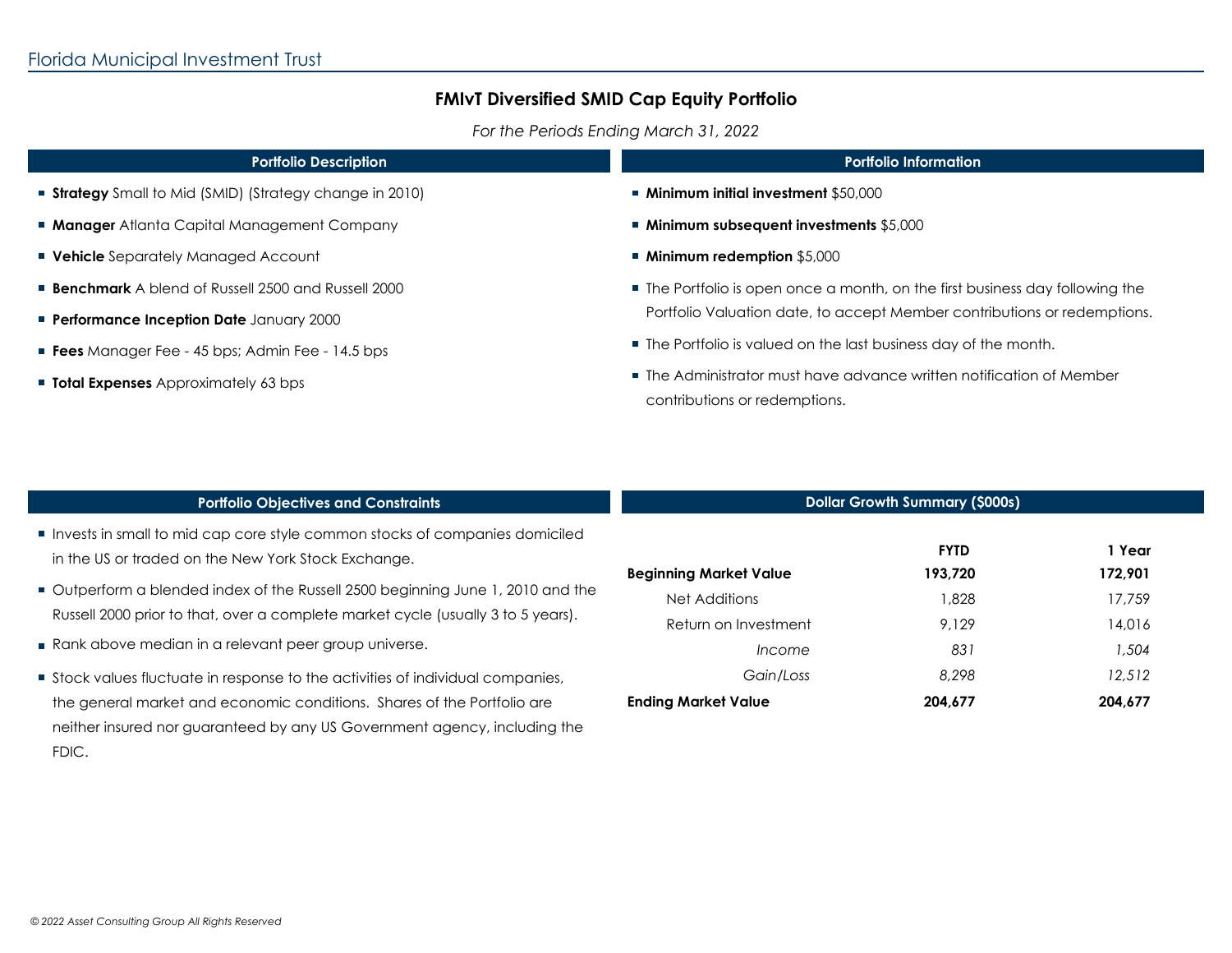*For the Periods Ending March 31, 2022*







Diversified Small to M id Russell 2500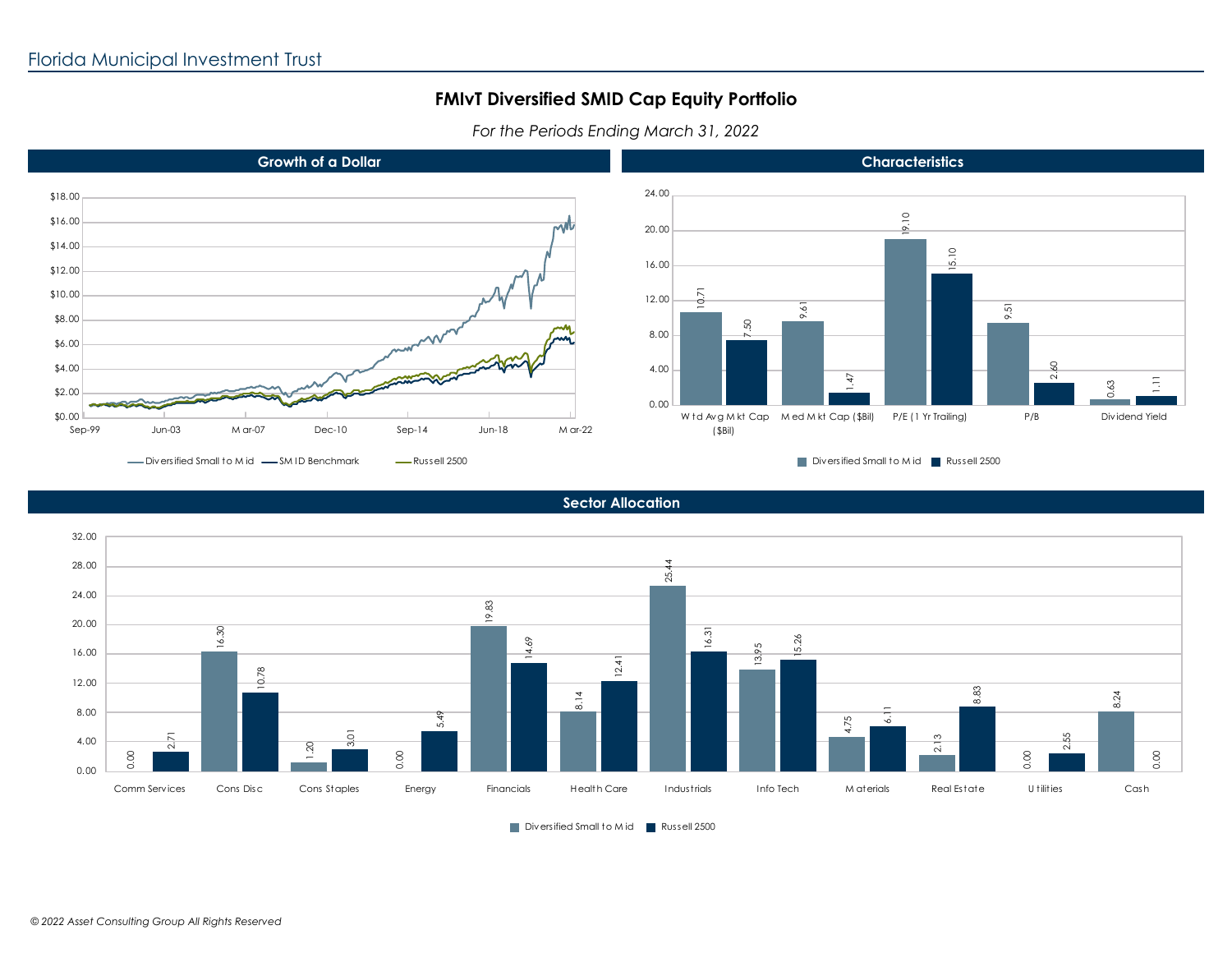*For the Periods Ending March 31, 2022*



*The rankings represent the portfolio's returns versus a peer universe. The rankings are on a scale of 1 to 100 with 1 being the best.*